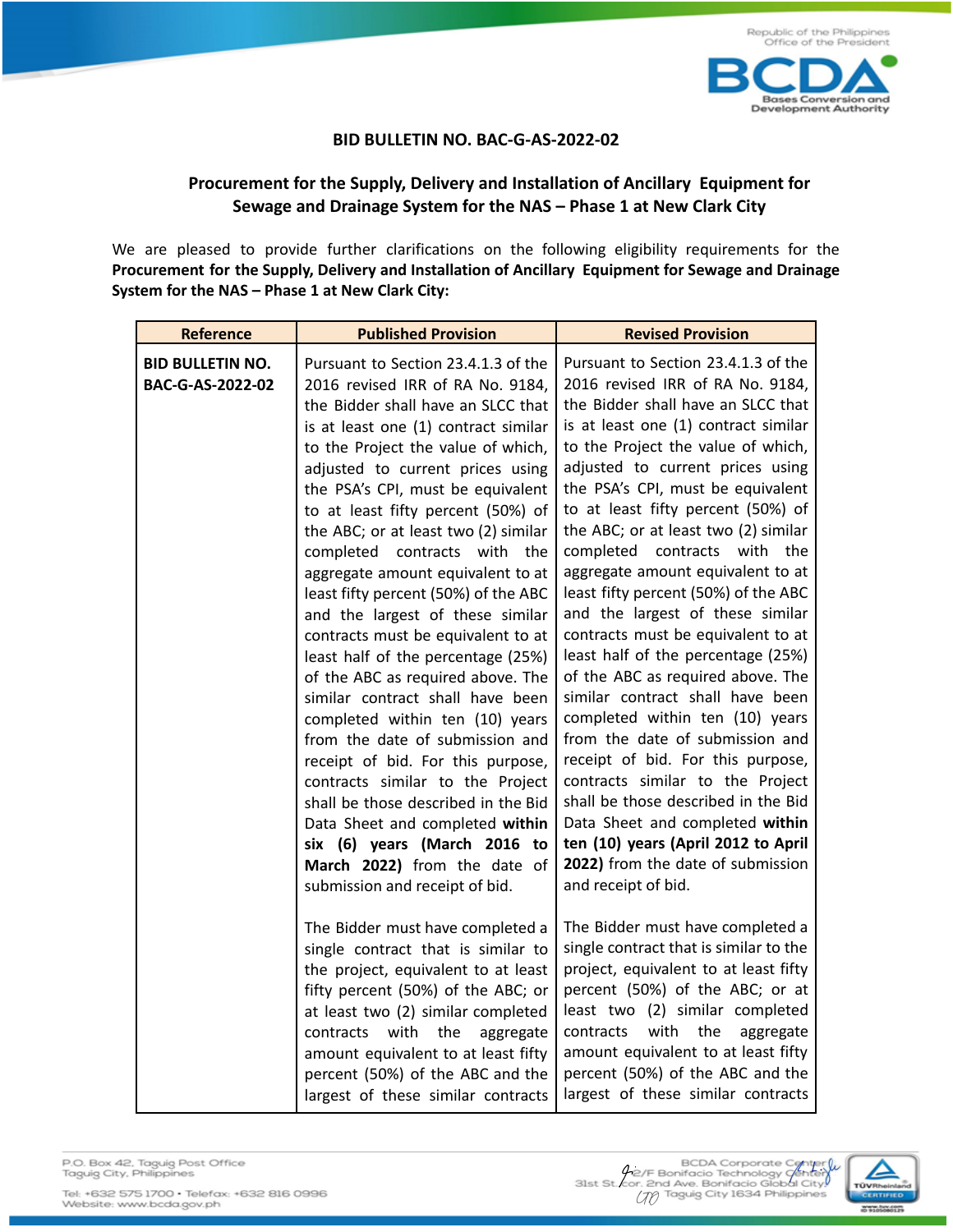

Further, please be informed that we are moving the date of the submission of bids and subsequent bidding activities to provide the bidders ample time to prepare their bid offers, as shown in the table below:

|                                                                           | From                     | To                                          |
|---------------------------------------------------------------------------|--------------------------|---------------------------------------------|
| <b>ACTIVITY</b>                                                           | <b>DATE</b>              | <b>DATE</b>                                 |
| Deadline of Submission of Bids                                            | 9:00 AM, 08 April 2022   | 9:00 AM, 18 April 2022<br>(Monday)          |
| Opening of Bids                                                           | 10:00 AM, 08 April 2022  | 10:00 AM, 18 April 2022<br>(Monday)         |
| Detailed Bid Evaluation                                                   | 09-18 April 2022         | 19-25 April 2022<br>(Tuesday- Monday)       |
| Post Qualification                                                        | 20 April - 02 May 2022   | 26 April - 10 May 2022<br>(Tuesday-Tuesday) |
| Issuance of BAC's Recommendation<br>(based on Post Qualification Results) | On or before 09 May 2022 | On or before 10 May<br>2022 (Tuesday)       |
| Approval of BAC Resolution and<br><b>Issuance of Notice of Award</b>      | On or before 11 May 2022 | On or before 25 May<br>2022 (Wednesday)     |
| Signing of Contract                                                       | On or before 20 May 2022 | On or before 20 June<br>2022 (Monday)       |
| Issuance of Notice to Proceed                                             | On or before 27 May 2022 | On or before 27 June<br>2022 (Monday)       |

The above changes further amend the bidding documents, accordingly. The Opening of Bids will be held face-to-face at the BCDA Board Room, 2/F Bonifacio Technology Center, 31st corner 2nd Avenue, Bonifacio Global City, Taguig City , with a video coverage.

For those who are attending in person, the following guidelines must be followed:

- A maximum of two (2) persons per participating bidder are allowed to attend the Opening of Bids and will be required to follow the BCDA Health Protocol for Visitors;
- The representative is required to present his/her vaccination card before he/she can be allowed inside the BCDA office;
- Compliance to social distancing, wearing of face masks, and body temperature screening inside BCDA office must be observed; and